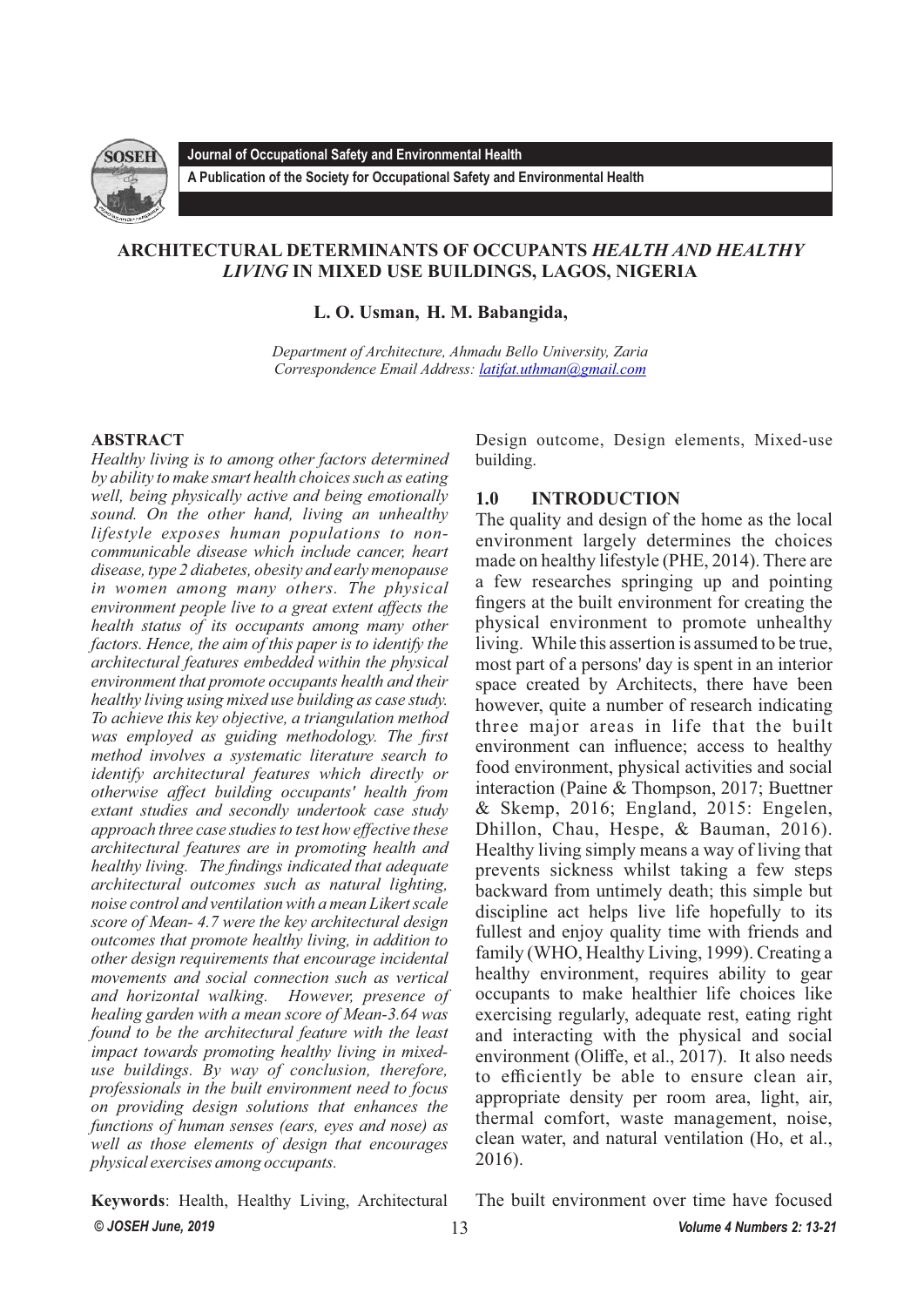solely on designing spaces that appreciates the full human senses; to see, touch, feel, smell, and perhaps taste. It has tried to create environments with abundance of clean air, water, sunshine, noise abduction, and appropriate waste disposal (Barton, 2017). However, there are now ranges of disease that are titled the  $21<sup>st</sup>$  century dilemma whicarouse across medical studies to be as a result of unhealthy lifestyle which simply has to do with sedentary behaviors such as cancer, cardiovascular diseases, type 2 diabetes (Marteau et al, 2015) and obesity amongst children (Okogba, 2017). The sedentary behaviors simply means being inactive for the better part of the day like using automobiles for the shortest of distances around neighborhoods, sitting extensively to watch television in our homes, excessive sitting in offices, and constant abuse of the use of mobile and smart technologies that are becoming more advanced and more easy to use (Tremblay, et al, 2017). According to Thompson (2014), these negative behaviors can be reduced using appropriate design parameters to provide the necessary requirements that meet the physical, emotional and social needs of a person. The aim of this paper therefore is to highlight this possibility by way of establishing such architectural requirements and features that promote the health and healthy living of residents of mixed use buildings and users by way of measuring their perception.

## **1.1 Theoretical Framework: architectural determinants of occupant's health and healthy living in mixed used buildings**

Architectural features can be found in construction, aesthetics and functionality of a building design. It is seen as the distinctive part and detail of a building. Architectural features differ from one place and time to another. However, it could be the corner of a wall, the wall texture or the floor (Answers.com, 2017). The uniqueness of this building forms the Architectural style and characteristics of a building (Shalunts et al, 2012). The Architectural features associated with healthy living in the house is divided into routes; destinations, activity programme, the building and its surroundings of which nudging people to use this space, all form of stress should be eliminated (Barnett, et al., 2017; Evans & Mccoy, 1998)**.** In general, there are three factors that determine how people will use a space; information, experience and feedback.(Brabers et al, 2015).

The first refers to making spaces that have been created more inviting for use by considering the culture of the people, the behavioral pattern and generally the choices that people make in that locality. The second, however, refers to the skills a person develops as he uses a space. For example, a person will pick a staircase that is more prominent in the building than the hidden one and most likely to also take the shortest route to a destination. The last factor refers to the variety a space creates and the views from that space that will keep people to continue to use it. It is more like receiving a positive response that the space suits their needs.

Moreover, five Architectural dimensions were identified as having direct link to stress and health of building occupants (Evans and Mccoy, 1998), which include stimulation of the human senses, affordance in terms of accessibility and the type of spaces provided and control in terms of spatial configuration of spaces. Others include coherence in terms of comprehension and clarity of the spaces and environment, then finally, the possibilities of having restorative a space in other words spaces with therapeutic features. Similarly, a building is considered healthy when it gears its occupants to make healthy life choices like exercising regularly, adequate rest, eating right and interacting with the physical and social environment (Oliffe, et al, 2017). It is also healthy when it's efficiently able to ensure clean air, appropriate density per room area, light, air, thermal comfort, waste management, noise, clean water, and natural ventilation (Ho, et al, 2016). The research done by Bajracharyaa et al, (2015) showed that for a community to be healthy and active, it must be able to foster quality facilities, active transport and connectivity, and mixed-land uses. They also added that the facilities should be provided to allow for variety, accessibility, affordability, and social interaction. Although previous studies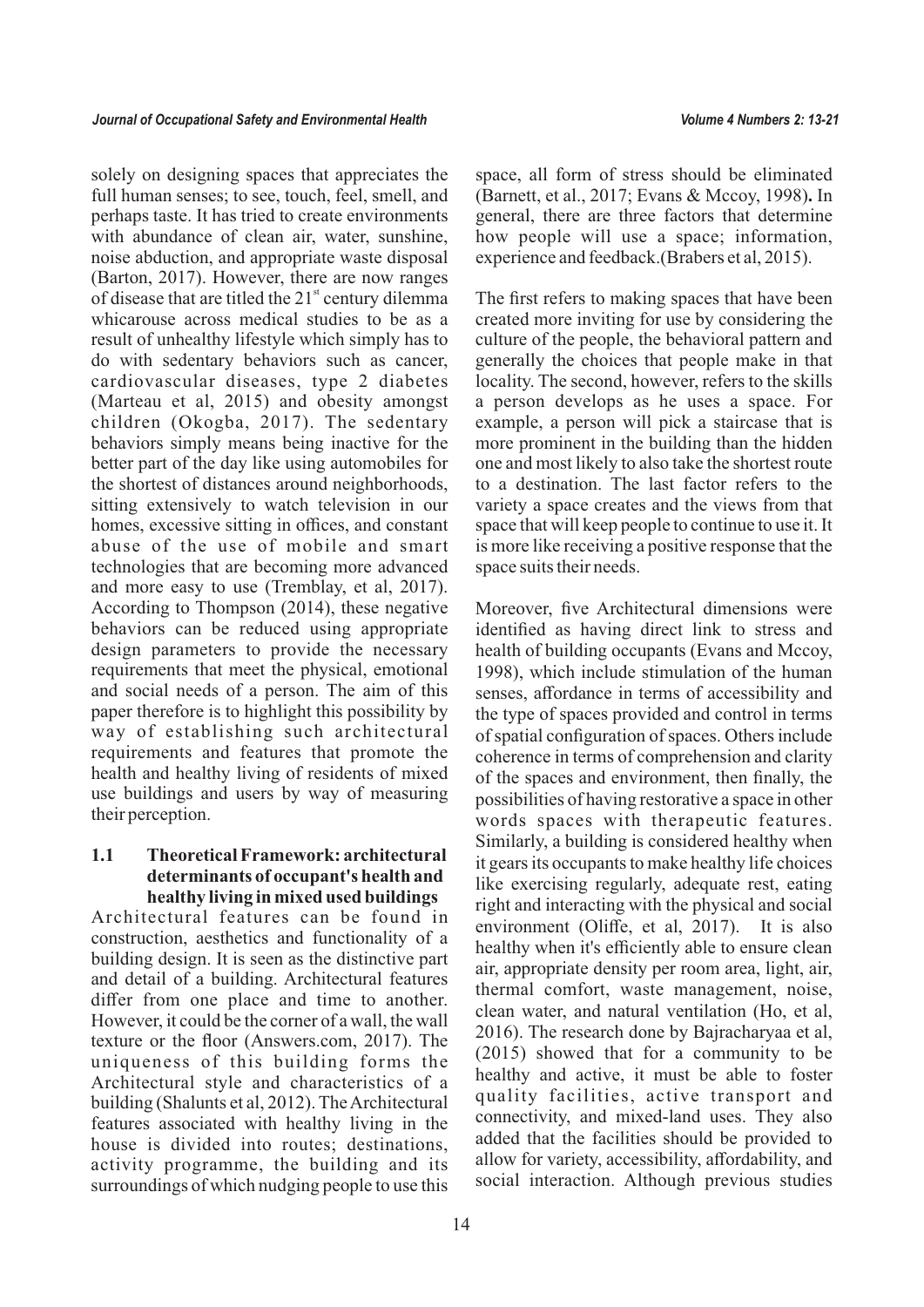have suggested that nature is the best healer to any form of illness, it however, might not cure it in total but it sure will improve (Totaforti, 2018). Hence, the focus of this paper is to explore the role of Architectural considerations in terms of designs and appropriate use of elements to contribute towards promoting health and healthy living among residents of building or its users.

# **1.2 Architectural features which affect building occupant's health and healthy living**

Numerous studies have indicated architectural features and elements which have direct bearing on building occupants in general. As shown in Table 1, eleven architectural elements of buildings were found by various scholars to have direct link to the promotion or otherwise of occupant's health. In the Table, the first column identified the Architectural elements that have the impact on health and healthy living of occupants. The second and the third columns indicated the criteria in terms of availability in buildings and how the elements affect residents

in promoting their health statuses respectively. The last column shows sources of current works of scholars which focused on the relationship between architectural elements of buildings and health of occupants. For example, a provided and clearly defined building entrance provides its residents with safe and appealing access (Evans & Mccoy, 1998; Afifi, Parke, & Al-Hussein, 2014; Holcombe, 2017). Still, the provision of architectural elements such as corridors, fitness areas, and parks and open spaces provide incentives to residents to walk within and without the buildings thereby achieving physical exercise (Mena et al, 2017; Design, 2006; England, 2015; Vitório, 2013). Other elements of design such as stairs, entrance lobby and walkways among others are known to encourage incidental physical activity among occupants of all age groups (Vitório, 2013; Ho et al, 2016)**.** This paper aims to evaluate the extent to which these Architectural elements are provided and measure perception of users/occupants on how they affect their overall heath among selected mixed-use buildings, Lagos, Nigeria.

| Arch. Elements Criteria       |                                                    | <b>How it Promote Heath Status</b>                                                                  | <b>Scholars</b>                                                              |
|-------------------------------|----------------------------------------------------|-----------------------------------------------------------------------------------------------------|------------------------------------------------------------------------------|
| Entrance                      | Availability of this Element                       | Providing its Residents' with a<br>safe and Appealing Access                                        | (Evans & Mccoy, 1998) (Afifi, Parke, & AlHussein,<br>2014), (Holcombe, 2017) |
| <b>Corridors</b>              | Availability of this Element                       | Incentive to Walk (Exercise)                                                                        | (Mena, Sepúlveda, Ormazábal, Fuentes, &<br>Palomo, 2017)                     |
| <b>Stairs</b>                 | Availability of this Element                       | Promote Incidental Physical<br>activity                                                             | (Mena, Sepúlveda, Ormazábal, Fuentes, &<br>Palomo, 2017)                     |
| Recreational<br><b>Spaces</b> | Availability of this Element                       | To incorporate Facilities and<br>Access to a variety of Recreational<br>opportunities for all users | (England, 2015)                                                              |
| <b>Fitness area</b>           | Availability of this Element                       | To promote Physical Activity                                                                        | (Design T. C., 2006) (England, 2015)<br>(Vitório, 2013)                      |
| Sanitary<br><b>Facilities</b> | Availability of this Element                       | Promote Sanitation and Cleanliness                                                                  | (Ibem et al, 2017), (Design T. C., 2006)<br>(England, 2015)                  |
| <b>Walkways</b>               | Availability of this Element                       | Creating a Safe and Comfortable<br>Pedestrian Environment for<br>Occupants of all Age's groups      | (Herndon, 2011), (Dovey & Pafka, 2017)                                       |
| Mixed-use                     | Availability of this Element                       | Integrate mixed-<br>use (Multiple uses and users)                                                   | (Herndon, 2011)                                                              |
| <b>Doors</b>                  | Availability of this Element                       | Create Affordance for Usage<br>without limiting any user                                            | (Evans and Mccoy, 1998) (Brabers, Kalis, $\&$<br>Kieverstein, 2015)          |
|                               | <b>Entrance lobby</b> Availability of this Element | Promote Incidental Physical<br>activity, Walking (Exercise)                                         | (Design T. C., 2006)<br>(Vitório, 2013) (Ho, et al., 2016)                   |
| <b>Spaces</b>                 | <b>Parks and open</b> Availability of this Element | Incorporate a Park or Open space<br>within reasonable Walking<br>Distance to all Users              | (England, 2015)<br>(Design T. C., 2006)                                      |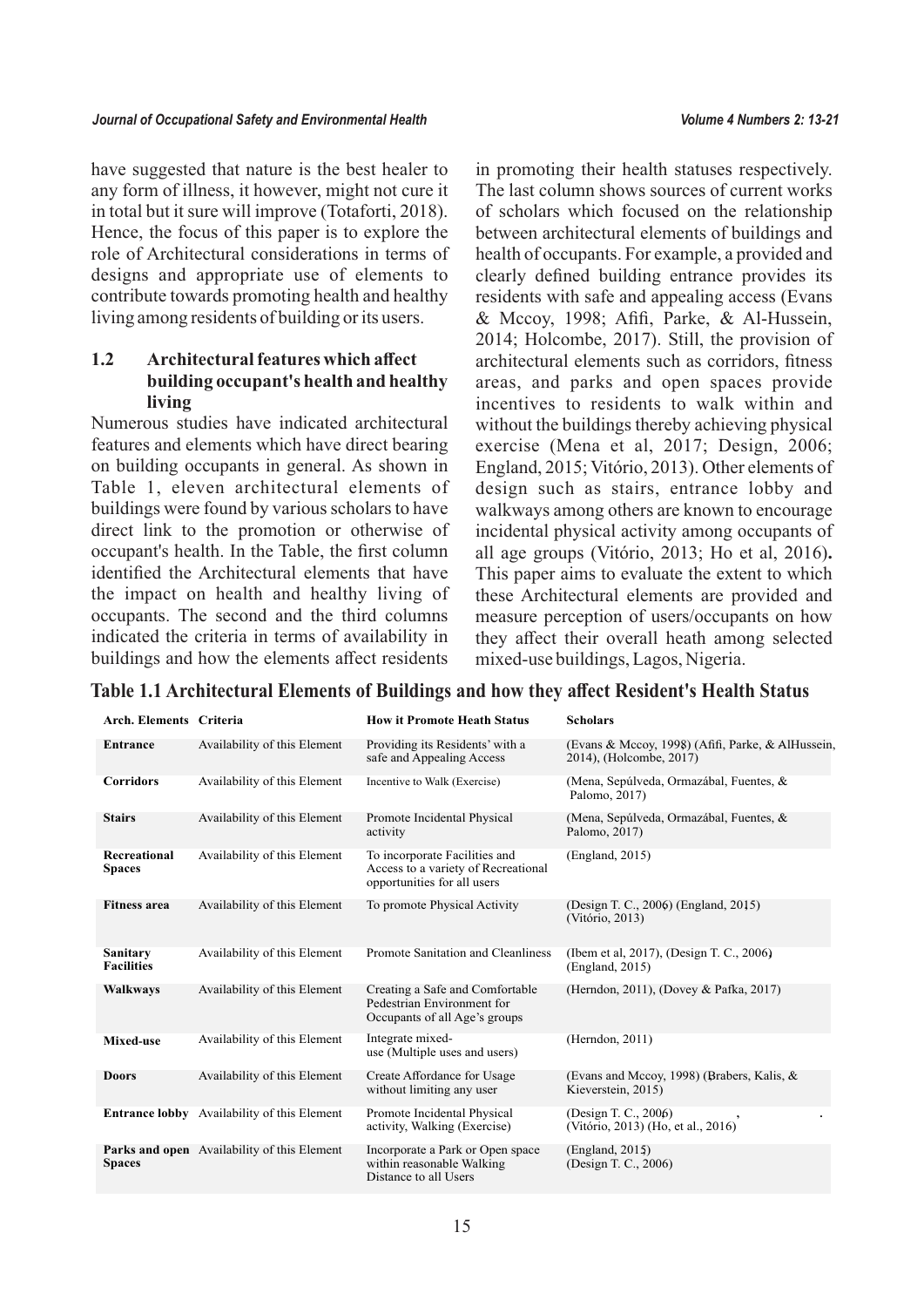## **1.3 The Case studies**

In this paper, three buildings were used as case studies. The first is the 1004 Housing Estate, located along the popular Ozumba Mbadiwe Avenue, Victoria Island, Lagos State, Nigeria. The second and third buildings studied were the South Atlantic Petroleum (SAPETRO) tower which is located on 7, Adeola Odeku Street, and NESTOIL Tower, all in Victoria Island, Lagos. The  $1004$  is a mixed use building accommodating housing estate and is the thought to be largest high rise estate in Sub Saharan Africa. It comprises of over 1004 flats, maisonettes and studio apartments. It was completed way back in 1979 but later taken over as private partnership entity in 2004. The building is currently a mix of two, three and four bedroom apartments, outdoor sports courts, medium event centres, and swimming pools for both adults and children, effective fire fighting facilities, retail outlets and relaxation outfits. It is also said to have 24 hours electricity, crèche facilities, and children's' play area.

Similarly, the second case study, the South Atlantic Petroleum (SAPETRO) tower, houses the offices and residential areas of major oil firms and telecommunication companies in Nigeria. The tower is a twin of thirteen storey office/residential mixed development; it has



**Figure 1: The green area of the 1004 Apartments, Victoria Island, Lagos State Source; https://www.google.com/maps/**



**Figure 3: The resting area close to the rooftop in SAPETRO tower Source: Author's Fieldwork (January 2019).**

about twenty four numbers of 3 bedrooms flats and offices. The office buildings are open office spaces with double glazed state-of-the-art curtain walls external cladding, the residential development are partitioned in concrete block wall. Additional feature is a well-equipped gym. The last building which served as case study is NESTOIL tower also located in Victoria Island Lagos. The building is a mix of residential and commercial spaces, including flexible (open) spaces, and ten premium office apartments. Additional elements in this building include recreational areas, a well-equipped gym and a restaurant. It was provided with multistory car parking spaces that can accommodate over two hundred cars.

Figures 1-6 shows various architectural elements provided in all the three buildings and which relate to the promotion of healthy living among occupants. For example, the first two Figures (  $1\&2$ ) shows green area (1) and relaxation areas (2) provided in 1004 building respectively while Figures 3& 4 shows resting area in SAPETRO tower (3) provided close to the rooftop and a gymnasium (4) for the use of occupants. Similarly, Figures 5  $& 6$  shows well lighted entrance lobby (3) and restaurant in which high indoor air quality was achieved (4) in the NESTOIL building.



**Figure 2: Relaxation of the 1004 Apartments, Victoria Island, Lagos State Source; https://www.google.com/maps/**



**Figure 4: The availability of a fitness area in SAPETRO tower Source: Author's Fieldwork (January 2019).**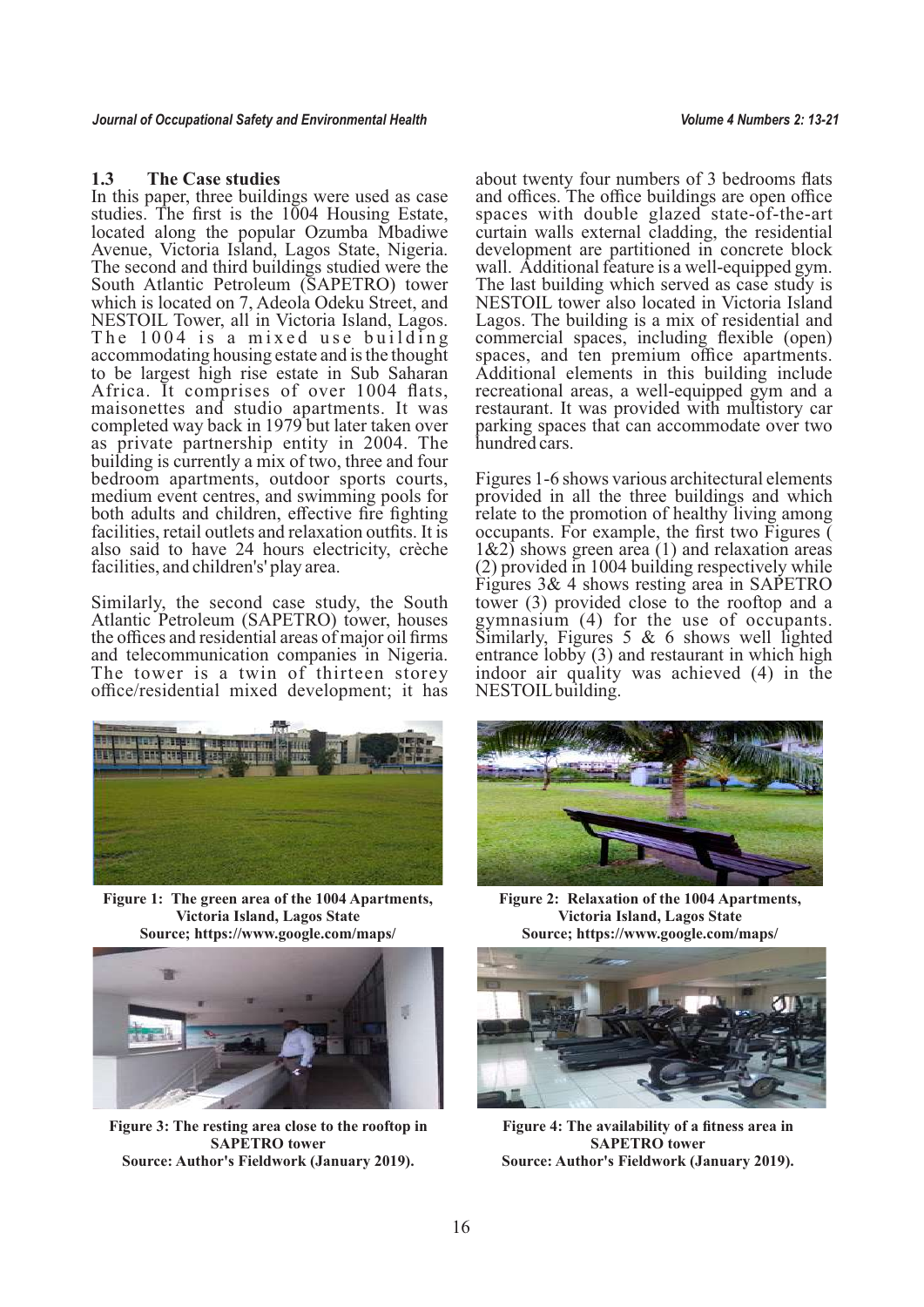*Journal of Occupational Safety and Environmental Health Volume 4 Numbers 2: 13-21*



**Figure 5: The entrance lobby of NESTOIL with its characteristic mixture of Natural and artificial lighting. Source: Authors Fieldwork 2018**

## **2.0 MATERIALS AND METHODS**

In this paper, triangulation method of case study and questionnaire survey were used as guiding methodology. According to Johansson (2003) case study is a form of research defined by interest in individual cases, not by the methods of inquiry used. Similarly, according to Yin (2009) case study can be regarded as "an empirical inquiry that investigates a contemporary phenomenon within its real-life context". The case study here served as the primary research method in order to examine the current status of the selected mixed use building and the extent to which architectural features that enhance healthy living are present in this selected cases. Hence in its simplest form it is a method used to investigate the selected mixed use buildings in Victoria Island, Lagos State.

## **2.1 Data Collection**

The data collection techniques used in the case study include visual survey and scaled drawings of selected 'cases'. Open and close ended questionnaire forms, checklists and photographs of selected cases were also used as the instrument to collect data for the survey. A total of one hundred questionnaires were distributed among occupants of the three cases studies. However, the total number of returned questionnaires were eighty eight (88) representing eighty eight percent (88%) which is considered adequate for analysis. The floor plan analysis of all cases was undertaken to identify and to establish the extent of use of Architectural elements which relate to healthy living among residents of these houses. The extensive literature review carried out was with a view to identify those elements that relates



**Figure 6: A restaurant of NESTOIL tower taking into consideration indoor air quality, presence of indoor plants and amazing views to the outside. Source: Authors Fieldwork 2018**

Architecture to heath and healthy living which provided the basis for development of checklist used in the physical survey.

#### **2.2 Data Analysis**

A Likert scale of between 1-5 (1-very low and 5 very high) was used with questions to measure the respondent's perception on elements which they thought promote their health and healthy living while in the mixed use building. In addition information on the demographics of respondents were also capture in the questionnaire. The questionnaire responses which relate to demographic information of respondents were summarized and described using percentages commonly available in descriptive statistics. The responses of respondents on roles of architectural elements in the promotion of occupant's health and healthy living were measured and presented using mean values (*M*) based upon the cumulative responses.

## **3.0 RESULTS AND DISCUSSION**

The first analysis result obtained was the respondents' relevant demographic information. The result is as shown in Table 1. As shown below, three key information were measured due to their relevance to this paper; gender, age group and nationality of respondents. The analyzed data on gender indicated that female respondents were the majority with 56.8% while the male constitutes 43.2% respectively. It also shows that the age group of between 19-26 years was in the majority with 29 respondents or 33%. Nigerians who constituted respondents were in the majority with above 90% while other nationalities were only 9.1%.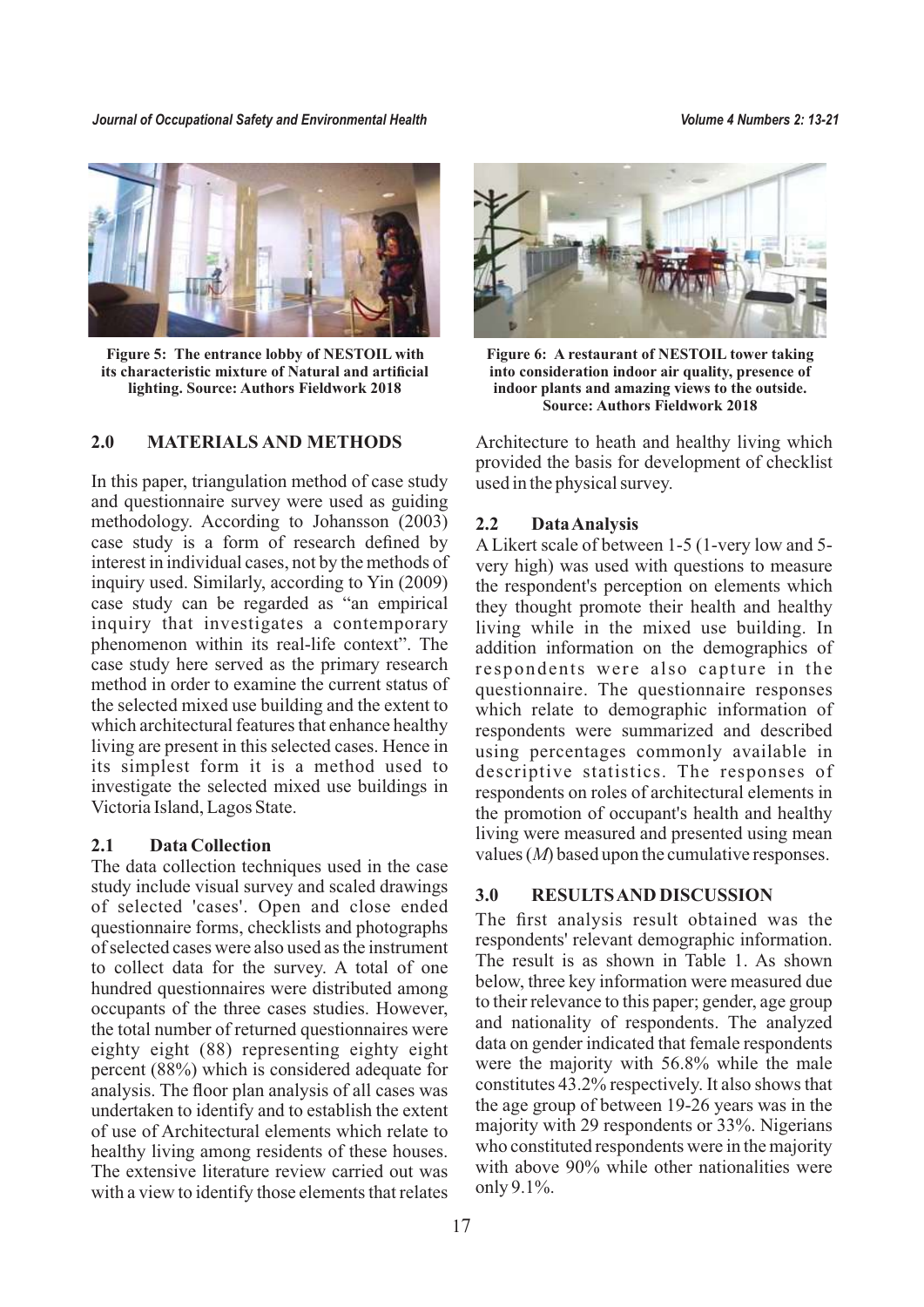| Demography   | Percentage $(\% )$ |
|--------------|--------------------|
| Male         | 43.2               |
| Female       | 56.8               |
| $19-26$      | 33                 |
| $26 - 30$    | 31.8               |
| $31 - 35$    | 14.8               |
| $36-40$      | 4.5                |
| $41 - 45$    | 9.1                |
| $45 - 50$    | 2.3                |
| 50 and above | 4.5                |
| Nigerian     | 90.9               |
| Others       | 9.1                |
|              |                    |

## **(Source: Authors Fieldwork, December 2018)**

Our attempt to measure the results on respondents' heath status before and after living in the mixed use building however indicated that majority felt that they were in better condition of health after moving into the mixed use building. As shown in Table 2, a total number of twenty respondents rated their health as very good after moving into mixed use building when compared with 14 respondents (44.7%) when they lived in single use house and gave the same rating. However, 15 respondents (36.6%) believed that their health was 'good' in single use building as against 11 (23.4%) who claimed the same health condition when they moved to mixed-use buildings.

**Table 3.2: Cross Tabulation between Single Use/Mixed-Use and Effect on Occupant's Health Status.**

|               |            |         |       |         |              | <b>Total</b> |
|---------------|------------|---------|-------|---------|--------------|--------------|
|               |            | Average | Good  | Poor    | Very<br>good |              |
| Single use or | Single use | 8       | 15    | 4       | 14           | 41           |
| Mixed-use     |            | 19.5%   | 36.6% | $9.8\%$ | 34.1%        | 100.0%       |
|               | Mixed-use  | 11      | 11    | 4       | 21           | 47           |
|               |            | 23.4%   | 23.4% | 8.5%    | 44.7%        | 100.0%       |
| <b>Total</b>  |            | 19      | 26    | 8       | 36           | 88           |
|               |            | 21.3%   | 29.2% | $9.0\%$ | 40.3%        | 100.0%       |
|               |            |         |       |         |              |              |

## **(Source: Authors Fieldwork, December, 2018)**

The last analysis was undertaken to determine the level of contribution the individual architectural elements made towards occupants health and healthy living in the mixed use buildings. The perception of the building occupants was measured and the result is as shown in Table 3, the perception of occupants who served as respondents was measured based on twenty six Architectural elements found available in the three case studies and other design outcomes, which affect health and their healthy being in the building. The overall Mean scores of all elements given by respondents were all above average indicating that respondents attach importance to all the elements. However, among the twenty six Architectural elements and design outcomes, the indoor air quality which cover the level of achieved daylight, noise control and ventilation scored the highest *Mean* of 4.70 followed by Accessibility to communal facilities and availability of children play area with *Mean* scores of 4.49 and 4.47 respectively.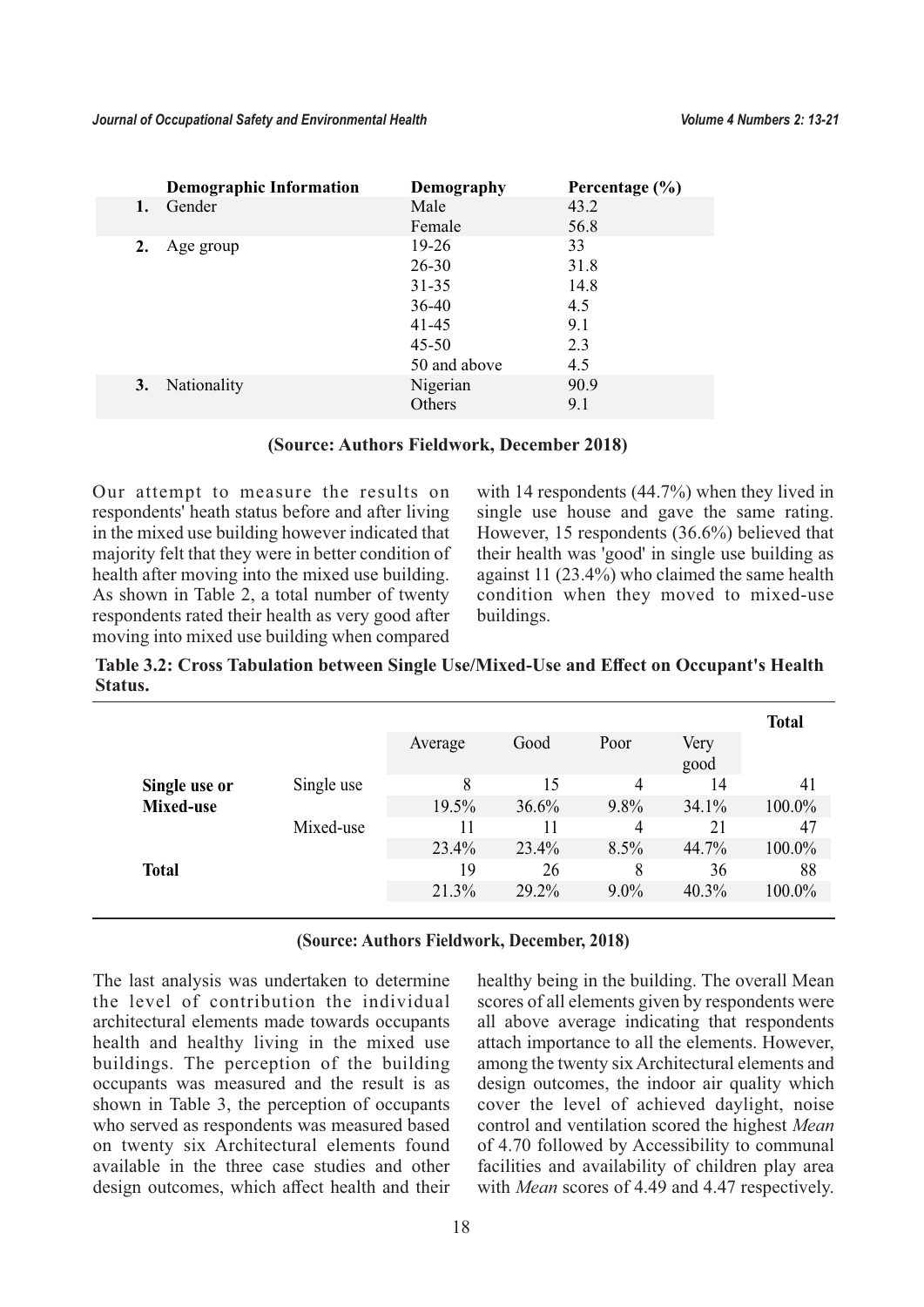#### *Journal of Occupational Safety and Environmental Health Volume 4 Numbers 2: 13-21*

However, availability of healing gardens had the least *Mean* value of 3.64 indicating that the respondents were of the opinion that the presence of this element had no effect on their heath and healthy living in the mixed use building. The healing garden was followed by roof garden (*Mean*-3.65) and organic food store (*Mean*-3.80).

Hence, for the occupants of these buildings, the Architectural design outcome which provides adequate daylighting, noise control and ventilation is most important to the occupants' concerning their healthy living. This is in line with the study on health and hygiene done by (Ho et al, 2016; Barton, 2017) and many others as reviewed from literature.

Also, the presence of Architectural elements such

as roof garden, healing gardens were not considered as important by the occupants towards their healthy living as emphasized by the following scholars (Mena et al, 2017; Design, 2006; England, 2015; Vitório, 2013).

A significant aspect of this result shows that Architectural elements which encourage walking as form of exercise scored mean scores of above 4.0. For example, Places for social events interaction (Mean-4.08), aesthetically street design for walking and biking (Mean-4.18) and Recreational areas (Mean-4.31) indicating key roles in promoting healthy living which is in agreement to the studies of the following scholars (Paine & Thompson, 2017; Buettner & Skemp, 2016; England, 2015: Engelen, Dhillon, Chau, Hespe, & Bauman, 2016).

|                                                                    | <b>Descriptive Statistics</b> |              |         |       |  |  |
|--------------------------------------------------------------------|-------------------------------|--------------|---------|-------|--|--|
|                                                                    | N                             | Minimum      | Maximum | Mean  |  |  |
| Daylight, noise control<br>and ventilation<br>(Indoor Air Quality) | 88                            | 3            | 5       | 4.70  |  |  |
| Accessibility to<br>communal facilities                            | 88                            | 2            | 5       | 4.49  |  |  |
| Children play area                                                 | 88                            | 2            | 5       | 4.47  |  |  |
| Clinic pharmacy                                                    | 88                            | 2            | 5       | 4.42  |  |  |
| Design for all age groups                                          | 88                            | 1            | 5       | 4.41  |  |  |
| Access to health food stores                                       | 88                            | 2            | 5       | 4.35  |  |  |
| Recreational areas                                                 | 88                            | 2            | 5       | 4.31  |  |  |
| Aesthetically street design<br>for walking and biking              | 88                            | 2            | 5       | 4.18  |  |  |
| Multifunctional open spaces                                        | 88                            | 2            | 5       | 4.12  |  |  |
| <b>Balconies</b>                                                   | 88                            | 1            | 5       | 4.11  |  |  |
| Places for social events<br>interaction                            | 88                            | 2            | 5       | 4.08  |  |  |
| Community garden                                                   | 88                            | 2            | 5       | 4.06  |  |  |
| Fitness center                                                     | 88                            | 1            | 5       | 3.99  |  |  |
| Views of the sky, city and<br>landscape from building              | 88                            | 2            | 5       | 3.98  |  |  |
| Home gym                                                           | 88                            | 2            | 5       | 3.94  |  |  |
| Courtyard for relaxation                                           | 88                            | 2            | 5       | 3.93  |  |  |
| Organic food store                                                 | 88                            | 1            | 5       | 3.80  |  |  |
| Roof garden                                                        | 88                            | 1            | 5       | 3.65  |  |  |
| Healing gardens                                                    | 88                            | $\mathbf{1}$ | 5       | 3.64  |  |  |
| Valid N (listwise)                                                 | 88                            |              |         | 82.94 |  |  |

**Table 3.3: Residents Perception on Effect of Measured Architectural Elements and Design Outcomes on their Health and Healthy Living in the Studied Mixed Use Building.** 

**(Source: Authors Fieldwork December, 2018)**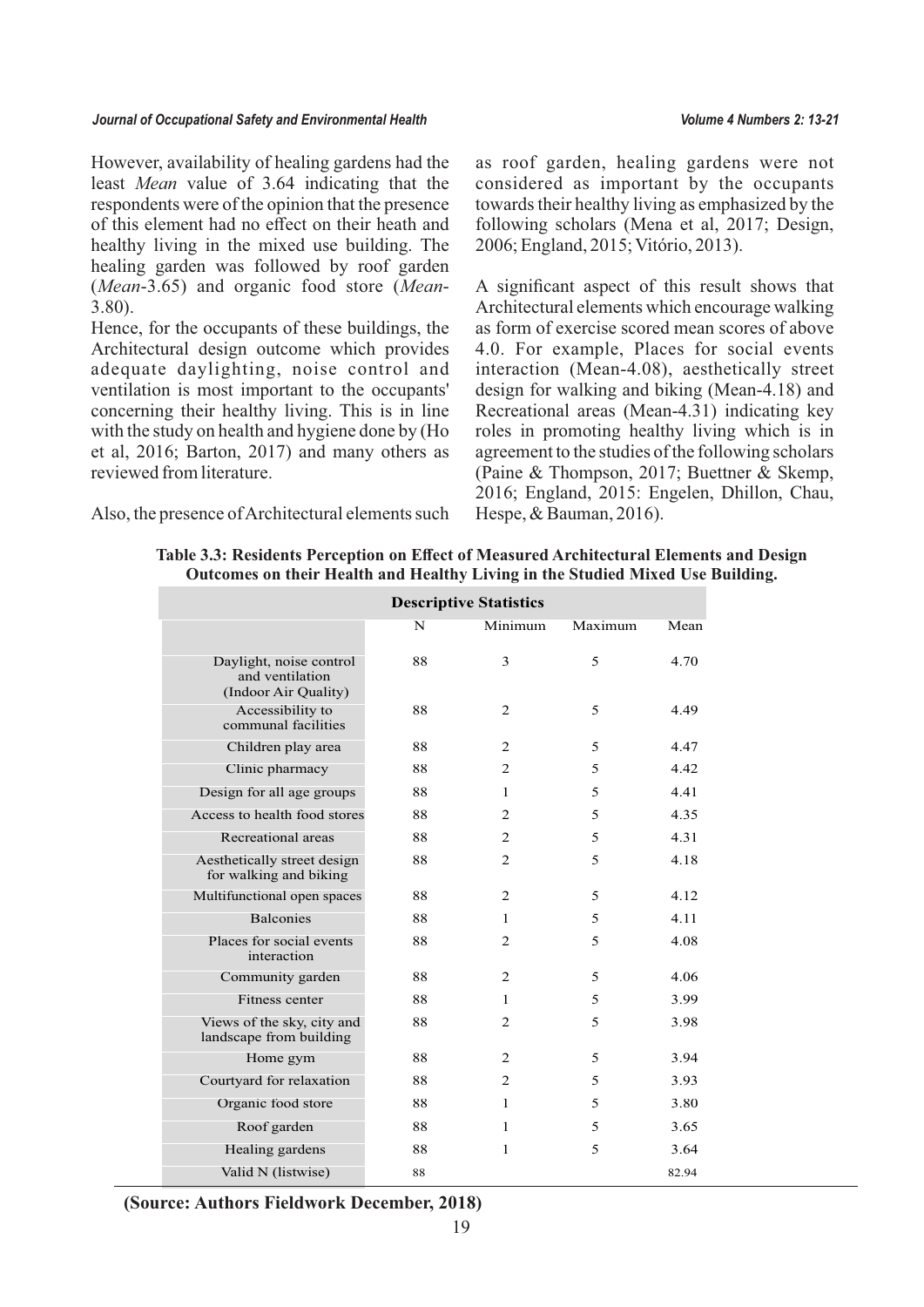# **4.0 Conclusion**

Finally, this research was not trailing on the path of perfection but a step forward to redirecting the true purpose of designing buildings, which does not only improve productivity but also help enhance the healthy living of occupants

The results is not surprising at all, as it has already been established in extant literature in both Architecture and Medical spheres that design outcomes such as provision of optimum daylight, ventilation and noise control in enclosures helps reduce occupants stress within an environment in turn enhancing health.

However, occupant did not feel the need for spaces like healing gardens, roof gardens and open recreational spaces as this are not regularly enforced in the design process of this building typology asides from health centres. The fact that the professionals know better that the home is the fortress of the body should go ahead to nudge occupants, to every Architectural element that is beneficiary as reviewed.

The implication of these findings in Architectural terms therefore lies in the importance of specifying openings, glazing type and materials for enhanced natural daylight, acoustics elements and orientation of windows, vents and other openings for enhanced natural ventilation.

Also, mixed-use buildings will be checked on approval to ensure that the design solutions it's providing enhances the human senses (ears, eyes and nose) as well as those elements of design that encourages healthy living among occupants.

## **6.0 References**

- Afifi, M., Parke, B., & Al-Hussein, M. (2014). *Integrated approach for older adult friendly home stair case design.* Alberta: Department of Civil & Environmental Engineering, Alberta University, Alberta, Canada.
- Answers.com. (2017, March 25). *About us: a n s w e r s .* R e t r i e v e d f r o m http://www.answers.com/Q/What\_are\_Ar

chitectural features

- Bajracharyaa, B., Tooa, L., & Khanjanasthitia, I. (2015). *Supporting active and healthy living in masterplanned communities: a case study.* Gold Coast, QLD, Australia: Faculty of Society and Design, Bond University.
- Barnett, D. W., Barnett, A., Nathan, A., Cauwenberg, J. V., Cerin, E., & (CEPA), o. b. (2017). Built environmental correlates of older adults' total physical activity and walking: a systematic review and meta-analysis. *International Journal of Behavioral Nutrition and Physical Activity*, 2-24.
- Barton, H. (2017). *City of well-being: A radical guide to planning.* London: Routledge: Taylor & Francis.
- Buettner, D., & Skemp, S. (2016, April 6). Blue Zones: Lessons From the World's Longest Lived. *American Journal of Lifestyle Medicine*,  $xx(x)$ , 1-4. doi:10.1177/1559827616637066.
- Design, C. f. (2006). Retrieved June 3, 2018, from http: universaldesign.ie/built $environ m en t/b build in g-for$ everyone/77-buildingtypes.pdf
- Dovey, K., & Pafka, E. (2017). What is functional mix? An assemblage approach. *Journal of planning theory and practice*, 1-2.
- Engelen, L., Dhillon, H. M., Chau, J. Y., Hespe, D., & Bauman, A. E. (2016, January 14). Do active design buildings change health behaviour and workplace perceptions? *O c c u p a t i o n a l M e d i c i n e* , 1 - 4 . doi:doi:10.1093/occmed/kqv213
- England, P. H. (2015, October 15). Active Design: Planning for health and wellbeing through sport and physical activity. *Public Health England*, 2-64. Retrieved July 29, 2018
- Evans, G., & Mccoy, J. M. (1998). When Buildings don't Work: THE ROLE OF ARCHITECTURE IN Human Health. *Journal of Environmental Psycology*, 84- 92.
- Herndon, J. D. (2011). *Mixed-Use Development in Theory and Practice: Learning from*